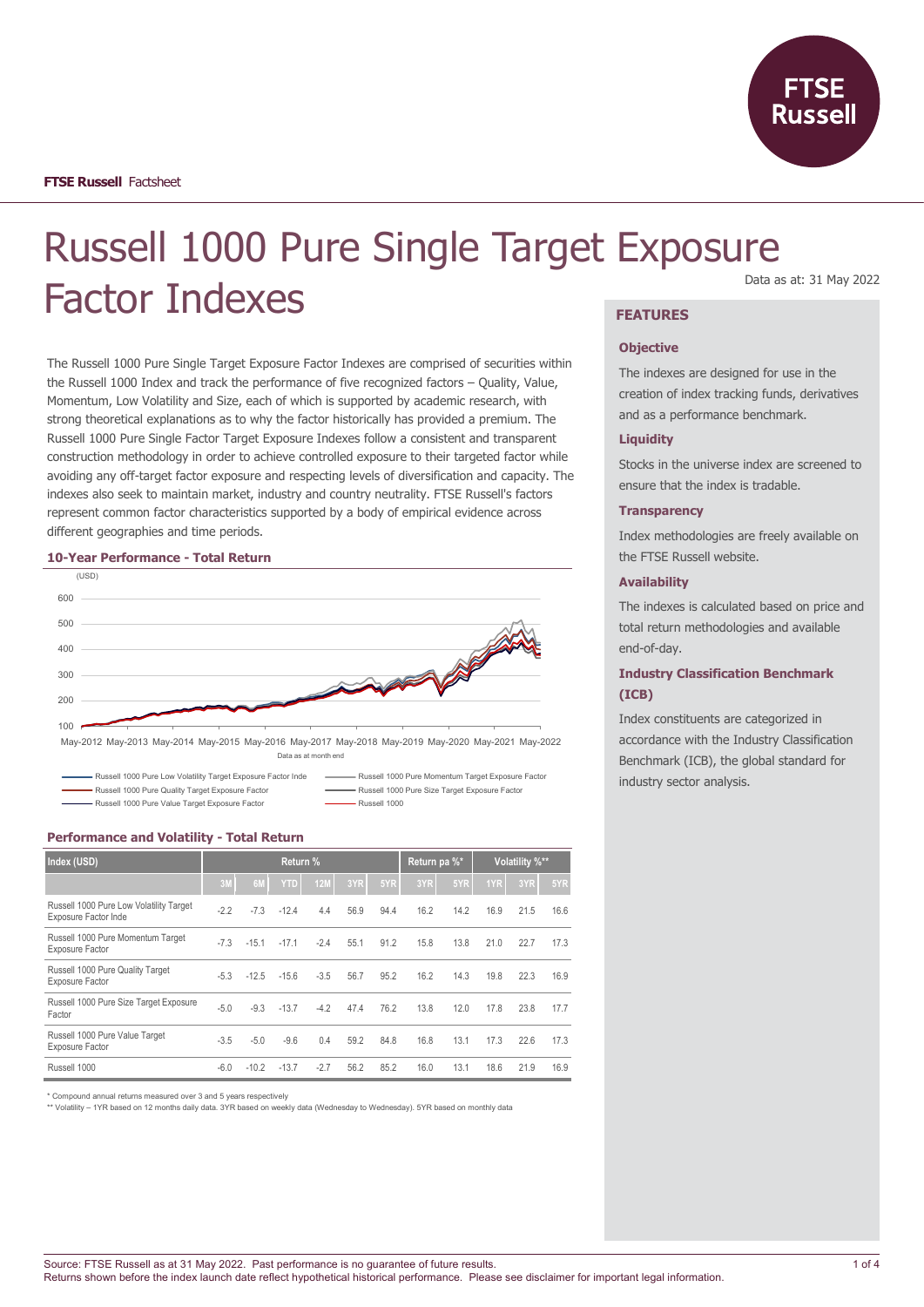#### **Year-on-Year Performance - Total Return**

| Index % (USD)                                                          | 2012 | 2013 | 2014 | 2015   | 2016 | 2017 | 2018   | 2019 | 2020 | 2021 |
|------------------------------------------------------------------------|------|------|------|--------|------|------|--------|------|------|------|
| Russell 1000 Pure Low Volatility<br><b>Target Exposure Factor Inde</b> | 16.4 | 34.0 | 13.1 | 3.6    | 13.7 | 21.1 | $-3.0$ | 35.2 | 14.0 | 32.3 |
| Russell 1000 Pure Momentum<br><b>Target Exposure Factor</b>            | 17.5 | 36.6 | 15.2 | 5.1    | 9.6  | 29.8 | $-3.8$ | 26.9 | 26.4 | 30.1 |
| Russell 1000 Pure Quality Target<br><b>Exposure Factor</b>             | 15.6 | 36.2 | 13.1 | 0.2    | 9.3  | 26.8 | $-3.6$ | 35.3 | 21.5 | 27.1 |
| Russell 1000 Pure Size Target<br><b>Exposure Factor</b>                | 15.5 | 34.9 | 13.3 | 0.6    | 13.5 | 20.1 | $-5.3$ | 33.1 | 16.6 | 25.1 |
| Russell 1000 Pure Value Target<br><b>Exposure Factor</b>               | 14.7 | 38.1 | 15.0 | $-1.3$ | 13.6 | 21.7 | $-6.7$ | 29.5 | 11.4 | 32.1 |
| Russell 1000                                                           | 16.4 | 33.1 | 13.2 | 0.9    | 12.1 | 21.7 | $-4.8$ | 31.4 | 21.0 | 26.5 |

# **Return/Risk Ratio and Drawdown - Total Return**

| Index (USD)                                                     | <b>Return/Risk Ratio</b> |     |     |             | Drawdown (%) |         |         |             |
|-----------------------------------------------------------------|--------------------------|-----|-----|-------------|--------------|---------|---------|-------------|
|                                                                 | 1YR                      | 3YR | 5YR | <b>10YR</b> | 1YR          | 3YR     | 5YR     | <b>10YR</b> |
| Russell 1000 Pure Low Volatility Target<br>Exposure Factor Inde | 0.3                      | 0.6 | 0.9 | 1.1         | $-17.6$      | $-35.7$ | $-35.7$ | $-35.7$     |
| Russell 1000 Pure Momentum Target<br><b>Exposure Factor</b>     | $-0.1$                   | 0.6 | 0.8 | 1.1         | $-23.2$      | $-33.0$ | $-33.0$ | $-33.0$     |
| Russell 1000 Pure Quality Target Exposure<br>Factor             | $-0.2$                   | 0.6 | 0.8 | 1.1         | $-21.1$      | $-33.7$ | $-33.7$ | $-33.7$     |
| Russell 1000 Pure Size Target Exposure<br>Factor                | $-0.2$                   | 0.5 | 0.7 | 1.0         | $-18.8$      | $-38.0$ | $-38.0$ | $-38.0$     |
| Russell 1000 Pure Value Target Exposure<br>Factor               | 0.0                      | 0.6 | 0.8 | 1.0         | $-16.2$      | $-36.8$ | $-36.8$ | $-36.8$     |
| Russell 1000                                                    | $-0.1$                   | 0.6 | 0.8 | 1.0         | $-18.9$      | $-34.6$ | $-34.6$ | $-34.6$     |

Return/Risk Ratio – based on compound annual returns and volatility in Performance and Volatility table Drawdown - based on daily data

#### **ICB Industry Breakdown**

|                 |                           |                | <b>Russell 1000 Pure Low</b><br><b>Volatility Target Exposure</b><br><b>Factor Inde</b> |        | Russell 1000 Pure<br><b>Momentum Target Exposure</b><br>Factor |                           | <b>Russell 1000 Pure Quality</b><br><b>Target Exposure Factor</b> |                |                           |        |
|-----------------|---------------------------|----------------|-----------------------------------------------------------------------------------------|--------|----------------------------------------------------------------|---------------------------|-------------------------------------------------------------------|----------------|---------------------------|--------|
| <b>ICB Code</b> | <b>CB Industry</b>        | No. of<br>Cons | <b>Net MCap</b><br>(USDm)                                                               | Wgt %  | No. of<br>Cons                                                 | <b>Net MCap</b><br>(USDm) | Wgt %                                                             | No. of<br>Cons | <b>Net MCap</b><br>(USDm) | Wgt %  |
| 10              | Technology                | 39             | 10,894,812                                                                              | 27.78  | 48                                                             | 9,797,460                 | 27.18                                                             | 51             | 10,421,148                | 27.80  |
| 15              | Telecommunications        | 7              | 1,007,230                                                                               | 2.57   | 11                                                             | 1,134,790                 | 3.15                                                              | 11             | 946,574                   | 2.53   |
| 20              | Health Care               | 35             | 5,005,757                                                                               | 12.76  | 44                                                             | 4,388,190                 | 12.17                                                             | 56             | 5,042,590                 | 13.45  |
| 30              | Financials                | 52             | 5,053,344                                                                               | 12.88  | 46                                                             | 4,014,247                 | 11.14                                                             | 31             | 3,547,275                 | 9.46   |
| 35              | <b>Real Estate</b>        | 29             | 1,274,176                                                                               | 3.25   | 27                                                             | 1,262,176                 | 3.50                                                              | 22             | 1,360,480                 | 3.63   |
| 40              | Consumer<br>Discretionary | 34             | 5,809,194                                                                               | 14.81  | 51                                                             | 5,147,413                 | 14.28                                                             | 76             | 5,255,585                 | 14.02  |
| 45              | <b>Consumer Staples</b>   | 8              | 2,084,207                                                                               | 5.31   | 24                                                             | 2,185,495                 | 6.06                                                              | 25             | 2,325,458                 | 6.20   |
| 50              | Industrials               | 56             | 4,505,346                                                                               | 11.49  | 76                                                             | 4,540,596                 | 12.60                                                             | 93             | 5,441,045                 | 14.52  |
| 55              | <b>Basic Materials</b>    | 5              | 489,649                                                                                 | 1.25   | 9                                                              | 703,996                   | 1.95                                                              | 16             | 612,456                   | 1.63   |
| 60              | Energy                    | 6              | 1,788,445                                                                               | 4.56   | 16                                                             | 1,836,095                 | 5.09                                                              | 20             | 1,272,288                 | 3.39   |
| 65              | <b>Utilities</b>          | 26             | 1,312,774                                                                               | 3.35   | 15                                                             | 1,037,904                 | 2.88                                                              | 39             | 1,260,046                 | 3.36   |
| <b>Totals</b>   |                           | 297            | 39,224,933                                                                              | 100.00 | 367                                                            | 36.048.362                | 100.00                                                            | 440            | 37.484.945                | 100.00 |

# **INFORMATION**

# **Index Universe**

Russell 1000

### **Index Launch**

10 February 2020

# **Base Date**

30 June 2010

**Base Value**

1000

# **Investability Screen**

Actual free float and liquidity screen applied to underlying

# **Index Calculation**

End-of-day

# **End-of-Day Distribution**

Via FTP and email

# **Currency**

USD, EUR, GBP, JPY, AUD, CNY, HKD, CAD

# **Review Dates**

Semi annually in June and December

#### **History**

Available from June 2000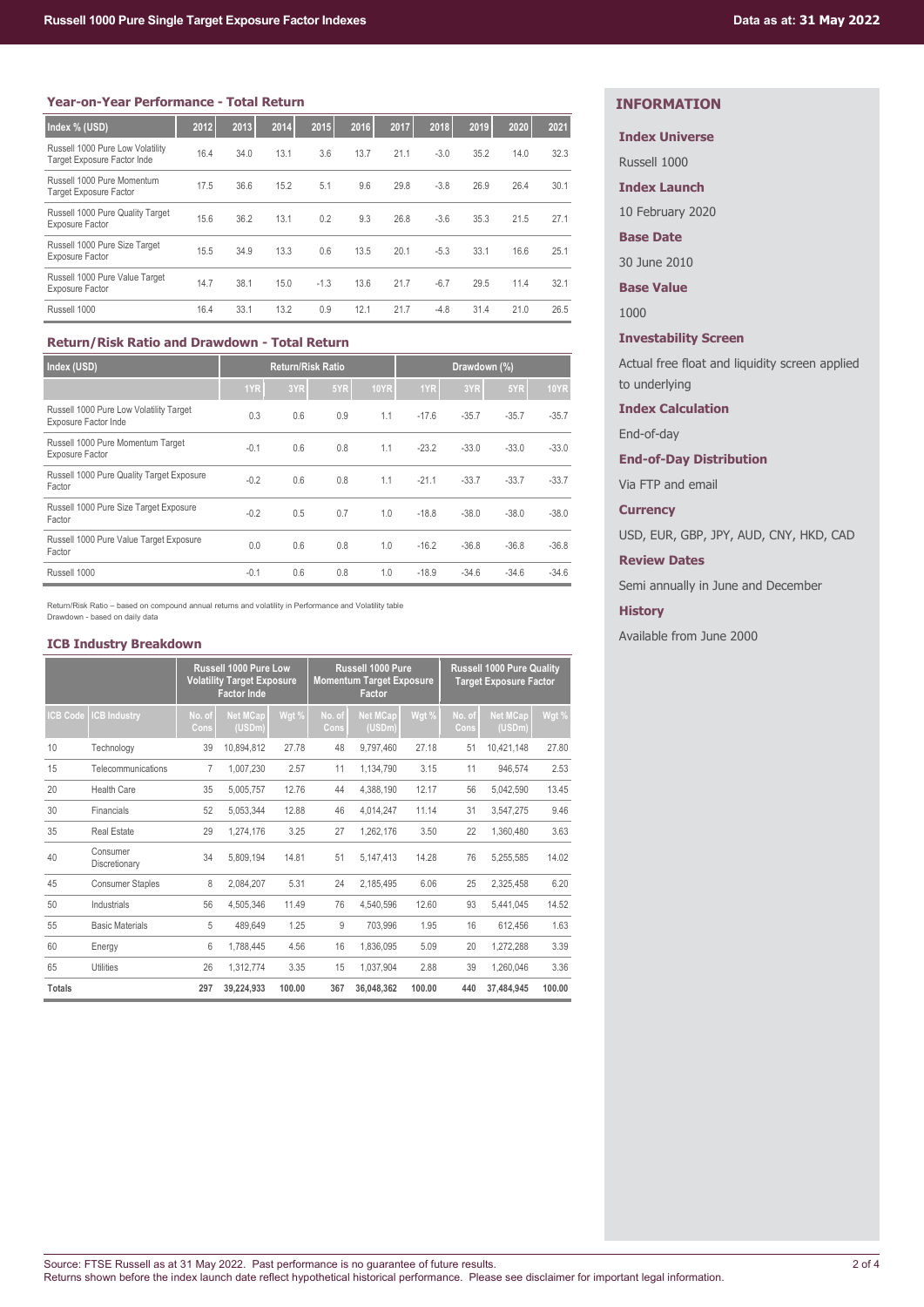# **ICB Industry Breakdown**

|                 |                               | Russell 1000 Pure Size Target Exposure<br>Factor |                 |        | Russell 1000 Pure Value Target<br><b>Exposure Factor</b> |                 |        |  |  |
|-----------------|-------------------------------|--------------------------------------------------|-----------------|--------|----------------------------------------------------------|-----------------|--------|--|--|
| <b>ICB Code</b> | <b>ICB Industry</b>           | No. of<br>Cons                                   | Net MCap (USDm) | Wgt %  | No. of<br>Cons                                           | Net MCap (USDm) | Wgt %  |  |  |
| 10              | Technology                    | 150                                              | 10,484,315      | 27.40  | 104                                                      | 10,919,440      | 27.05  |  |  |
| 15              | Telecommunications            | 21                                               | 1,022,837       | 2.67   | 12                                                       | 1,096,296       | 2.72   |  |  |
| 20              | <b>Health Care</b>            | 114                                              | 4,689,610       | 12.26  | 81                                                       | 5,853,787       | 14.50  |  |  |
| 30              | Financials                    | 135                                              | 4,224,270       | 11.04  | 100                                                      | 4,678,689       | 11.59  |  |  |
| 35              | <b>Real Estate</b>            | 62                                               | 1,223,837       | 3.20   | 62                                                       | 1,293,899       | 3.20   |  |  |
| 40              | <b>Consumer Discretionary</b> | 167                                              | 6,113,521       | 15.98  | 99                                                       | 5,402,628       | 13.38  |  |  |
| 45              | <b>Consumer Staples</b>       | 53                                               | 2,117,328       | 5.53   | 37                                                       | 2,200,963       | 5.45   |  |  |
| 50              | Industrials                   | 174                                              | 4,742,822       | 12.39  | 146                                                      | 5,088,185       | 12.60  |  |  |
| 55              | <b>Basic Materials</b>        | 34                                               | 660,556         | 1.73   | 31                                                       | 744,188         | 1.84   |  |  |
| 60              | Energy                        | 36                                               | 1,733,349       | 4.53   | 33                                                       | 1,825,468       | 4.52   |  |  |
| 65              | <b>Utilities</b>              | 42                                               | 1,253,540       | 3.28   | 37                                                       | 1,269,367       | 3.14   |  |  |
| <b>Totals</b>   |                               | 988                                              | 38,265,986      | 100.00 | 742                                                      | 40,372,909      | 100.00 |  |  |

# **Index Characteristics**

| <b>Attributes</b>       | <b>Russell 1000 Pure Low</b><br><b>Volatility Target</b><br><b>Exposure Factor Inde</b> | Russell 1000 Pure<br><b>Exposure Factor</b> | Russell 1000 Pure<br><b>Momentum Target   Quality Target Exposure</b><br>Factor |
|-------------------------|-----------------------------------------------------------------------------------------|---------------------------------------------|---------------------------------------------------------------------------------|
| Number of constituents  | 297                                                                                     | 367                                         | 440                                                                             |
| Dividend Yield %        | 1.74                                                                                    | 1.35                                        | 1.24                                                                            |
| Constituent (Wgt %)     |                                                                                         |                                             |                                                                                 |
| Average                 | 0.34                                                                                    | 0.27                                        | 0.23                                                                            |
| Largest                 | 4.48                                                                                    | 4.83                                        | 6.41                                                                            |
| Median                  | 0.04                                                                                    | 0.04                                        | 0.03                                                                            |
| Top 10 Holdings (Wgt %) | 38.50                                                                                   | 34.13                                       | 37.08                                                                           |

# **Index Characteristics**

| <b>Attributes</b>       | Russell 1000 Pure Size Target<br><b>Exposure Factor</b> | Russell 1000 Pure Value Target<br><b>Exposure Factor</b> |
|-------------------------|---------------------------------------------------------|----------------------------------------------------------|
| Number of constituents  | 988                                                     | 742                                                      |
| Dividend Yield %        | 1.38                                                    | 1.80                                                     |
| Constituent (Wgt %)     |                                                         |                                                          |
| Average                 | 0.10                                                    | 0.14                                                     |
| Largest                 | 2.92                                                    | 4.74                                                     |
| Median                  | 0.06                                                    | 0.03                                                     |
| Top 10 Holdings (Wgt %) | 10.25                                                   | 26.45                                                    |